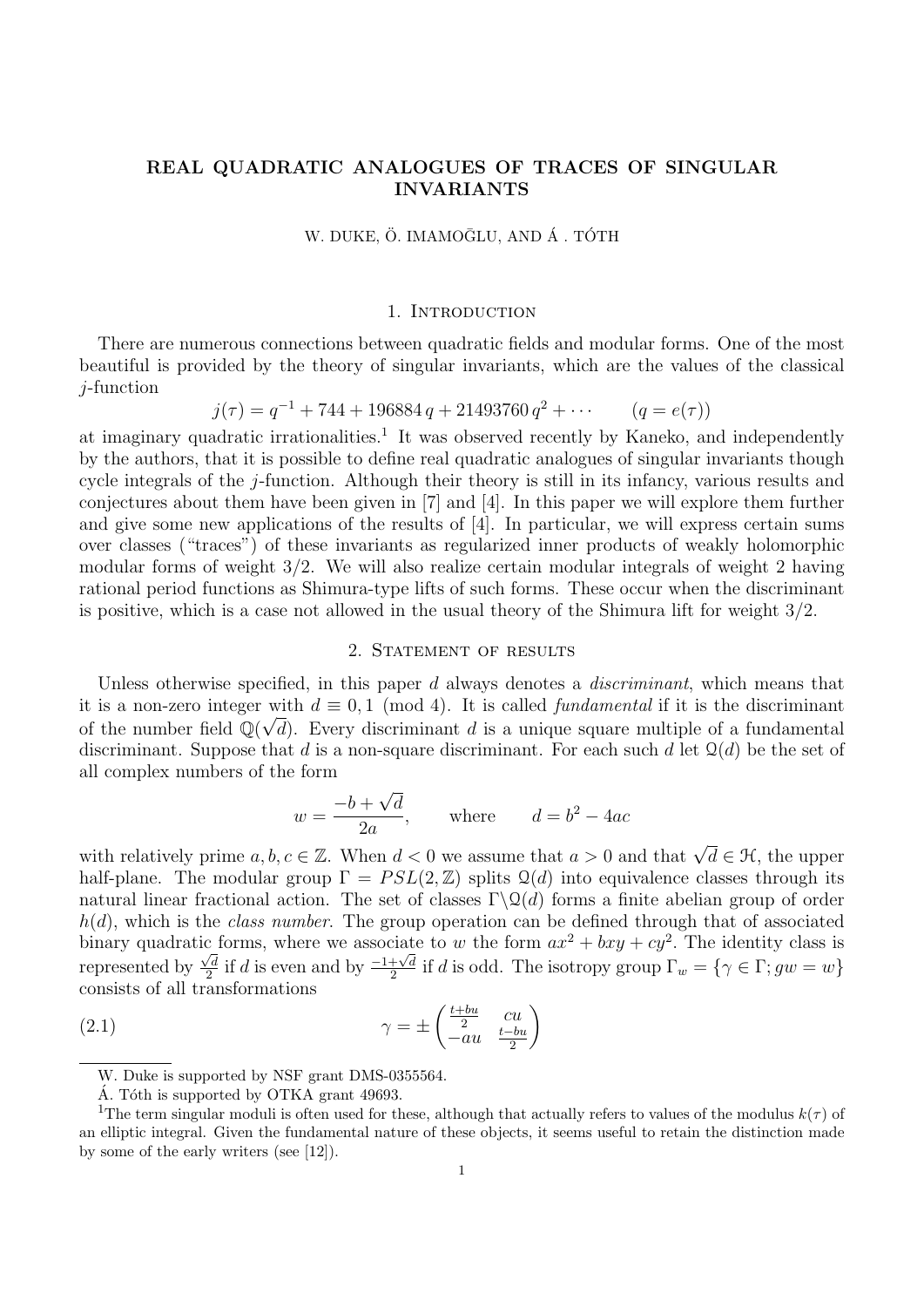where  $(t, u)$  is an integral solution to the Pell equation  $t^2 - du^2 = 4$ . When  $d < 0$  this group is trivial unless  $d = -3, -4$ , in which case it has order 2 or 3, respectively. When  $d > 0$  it is infinite cyclic with generator in (2.1) coming from  $t, u > 0$  with t minimal. In all cases the regulator  $R(d)$ , which is a certain co-volume of  $\Gamma_w$ , depends only on d and is given for any  $w \in \mathcal{Q}(d)$  by

$$
R(d) = \begin{cases} 2\pi (\# \Gamma_w)^{-1} & \text{if } d < 0 \\ 2\log \varepsilon_d & \text{if } d > 0, \end{cases}
$$

where  $\varepsilon_d = \frac{t + u\sqrt{d}}{2}$  $\frac{u \vee d}{2}$ . If  $d \neq 1$  is fundamental we have the elegant class number formula of Dirichlet

(2.2) 
$$
R(d)h(d) = |d|^{\frac{1}{2}}L(1,\chi_d),
$$

where  $\chi_d$  is the Kronecker symbol. For positive fundamental  $d > 1$  the size of  $R(d)$  is both erratic and mysterious as d varies. This makes the corresponding behavior of  $h(d)$  even more inaccessible than that of  $L(1, \chi_d)$ .

It is useful to define the general Hurwitz function  $h^*(d)$  for non-square discriminants d by

(2.3) 
$$
h^*(d) = \frac{1}{2\pi} \sum_{\ell^2|d} R(d/\ell^2) h(d/\ell^2).
$$

For  $d < 0$  we have that  $h^*(d) = H(|d|)$ , where  $H(n)$  is the usual Hurwitz class number. By convention  $H(0) = -1/12$  and  $H(n) = 0$  for  $n \equiv 1, 2 \pmod{4}$ . Early on it was realized that there is a connection between  $H(n)$  and modular forms of weight  $3/2$ . Let  $\theta$  be the classical Jacobi theta function

(2.4) 
$$
\theta(\tau) = 1 + 2q + 2q^4 + 2q^9 + \cdots,
$$

which is a modular form of weight  $1/2$  for  $\Gamma_0(4)$ , the usual congruence subgroup of Γ. Here as usual  $q = e(\tau) = e^{2\pi i \tau}$  for  $\tau = x + iy \in \mathcal{H}$ . Then

$$
\theta(\tau)^3 = \sum_{n\geq 0} r_3(n)q^n = 1 + 6q + 12q^2 + 8q^3 + 6q^4 + 24q^5 + \cdots,
$$

where  $r_3(n)$  is the number of representations of n as the sum of three squares. Now  $\theta(\tau)^3$  is a modular form of weight  $3/2$  for  $\Gamma_0(4)$  and its coefficients are related to  $H(n)$  by the famous result of Gauss, which states that for all  $n \geq 0$  we have

$$
r_3(n) = 12(H(4n) - 2H(n)).
$$

Zagier [13] showed that if we allow a modular form to be harmonic we get a generating series for  $H(n)$  itself. Specifically, the function

(2.5) 
$$
g_0(\tau) = \sum_{n\geq 0} H(n)q^n + y^{-1/2} \sum_{n\in \mathbb{Z}} \beta(4\pi n^2 y) q^{-n^2}
$$

has weight  $3/2$  for  $\Gamma_0(4)$ , meaning it transforms like  $\theta^3$ . Here

$$
\beta(y) = \frac{1}{16\pi} \int_{1}^{\infty} t^{-3/2} e^{-yt} dt
$$

for  $y > 0$  is an incomplete gamma function. The Fourier coefficients of  $g_0$  are supported on integers n with  $n \equiv 0, 3 \pmod{4}$ , and there are no non-zero holomorphic forms of weight 3/2 for  $\Gamma_0(4)$  with this property. If we allow poles in the cusps there are infinitely many and the space  $M_{3/2}^!$  of all such forms has a natural basis also found by Zagier [14]. Its elements are parameterized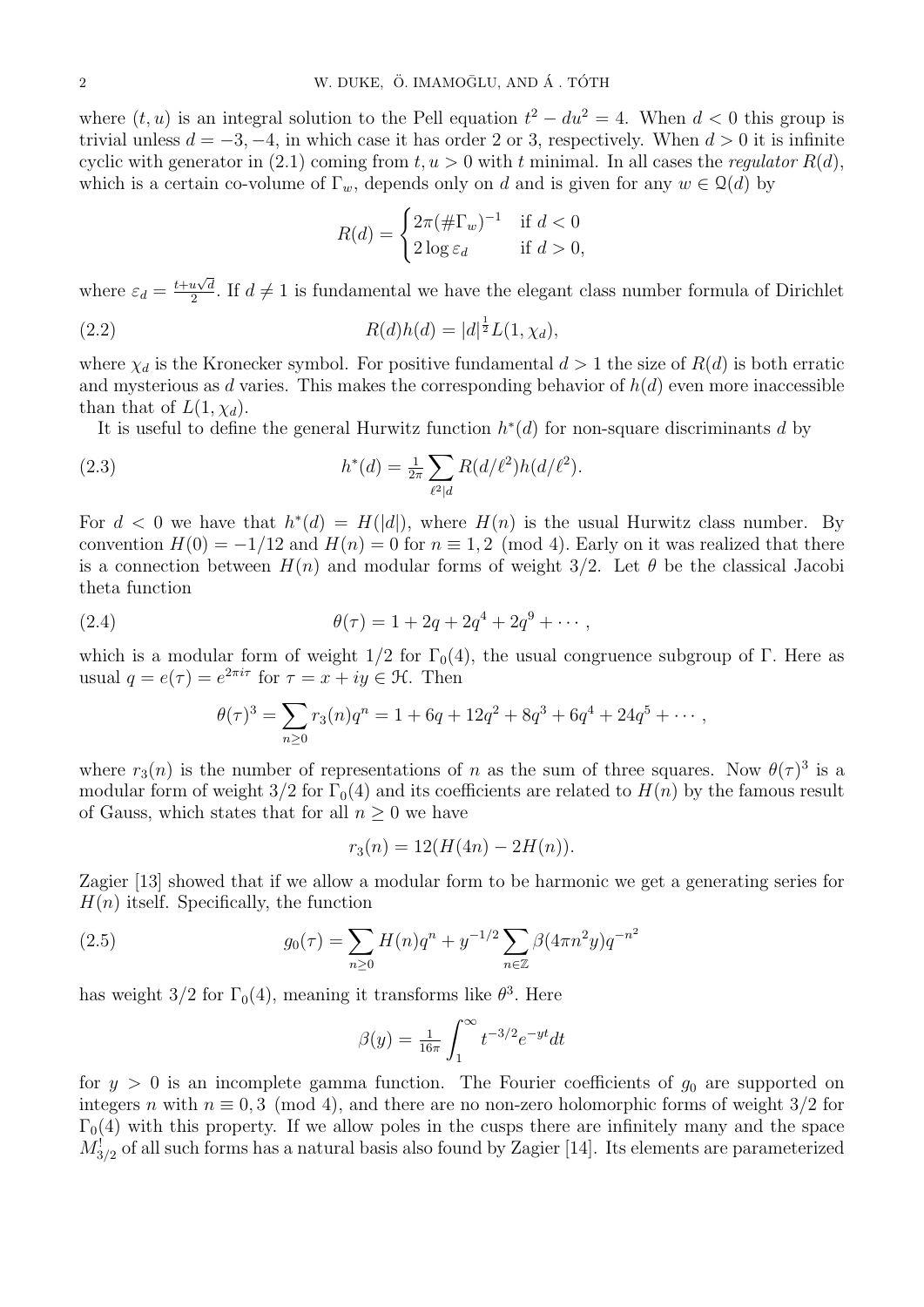by positive discriminants (squares allowed). The first one is given explicitly in terms of the usual modular forms  $E_4$  and  $\Delta$  by

(2.6) 
$$
g_1(\tau) = \theta(\tau + \frac{1}{2}) \frac{E_4(4\tau)}{\Delta(4\tau)^{1/4}} = q^{-1} - 2 + 248 q^3 - 492 q^4 + 4119 q^7 - 7256 q^8 + \cdots
$$

For each  $d > 0$  there is a unique form  $g_d \in M_{3/2}^!$  with Fourier series of the form

(2.7) 
$$
g_d(\tau) = q^{-d} + \sum_{0 \le n \equiv 0,3(4)} B(d,n)q^n.
$$

As in the case  $d = 1$ , the coefficients  $B(d, n)$  are all integers and Zagier discovered that for fixed  $d > 0$  they are analogous to the Hurwitz class number  $H(n)$ . This is illustrated by the simplest case when  $d = 1$ ,  $n > 4$  and  $-n$  is fundamental where

(2.8) 
$$
B(1,n) = \sum_{w \in \Gamma \backslash \mathcal{Q}_{-n}} j_1(w),
$$

with  $j_1 = j - 744$  being the j-function normalized to have constant term 0. The fact that  $B(1, n)$ is an integer reflects the classical result that  $j_1(w)$  is an algebraic integer and the the sum over  $\Gamma\setminus\mathcal{Q}(-n)$  gives its algebraic trace. For every d and n such a formula holds for  $B(n, d)$ , but it involves character twists and more general modular functions.

In this paper we will consider the regularized Petersson inner product of two different  $g_d$ 's. Recall that for two modular forms f, g of weight  $3/2$  for  $\Gamma_0(4)$  with singularities only in the cusps we can define

(2.9) 
$$
\langle f, g \rangle = \lim_{Y \to \infty} \int_{\mathcal{F}_4(Y)} f(\tau) \overline{g(\tau)} y^{3/2} \frac{dx \, dy}{y^2}
$$

where  $\mathcal{F}_4(Y)$  is the standard truncated fundamental domain for  $\Gamma_0(4)$  obtained by removing Yneighborhoods of the cusps and given explicitly below. Of course this might not converge but when it does its value can be interesting.

**Theorem 1.** For  $d > 1$  fundamental and  $g_0, g_d$  defined in (2.5) and (2.7) we have

$$
\langle g_d, g_0 \rangle = -\frac{3}{4\pi} d^{-\frac{1}{2}} (\log \varepsilon_d) h(d).
$$

In view of the class number formula (2.2) this can be written

$$
L(1, \chi_d) = -\frac{8\pi}{3} \langle g_d, g_0 \rangle.
$$

It is a pleasant surprise that the inner product of the "imaginary quadratic" functions  $g_0$  and  $g_d$ contains real quadratic information! Note that it follows that  $g_0$  and  $g_d$  are never orthogonal for  $d > 1$  fundamental. Theorem 1 should be compared to the weight  $1/2$  result of Borcherds [3, Cor. 9.6 p. 530].

What about  $\langle g_{d_1}, g_{d_2} \rangle$  when  $d_1, d_2 > 0$ ? Looking at (2.8) for a clue, to give a formula here we first must show how to extend the domain of the modular function  $j_1$  to include real quadratic numbers. This can be done by setting for  $d > 0$ 

(2.10) 
$$
j_1(w) = j_1(\frac{-b + \sqrt{d}}{2a}) = \frac{1}{2R(d)} \int_{-\alpha}^{\alpha} j_1(-\frac{b}{2a} + \frac{i\sqrt{d}}{2|a|}e^{i\theta}) \frac{d\theta}{\cos\theta},
$$

where

$$
\alpha = 2 \tan^{-1} \left( \frac{u\sqrt{d}}{t} \right),
$$

with t, u defined below (2.1). As will be shown below, this extension  $j_1$  is still Γ-invariant. It is obvious from (2.10) that for  $w' = \frac{b + \sqrt{d}}{2a}$  we have  $j(w) = j(w') = \overline{j(-w)}$ . This observation was first made by Kaneko in [7], who used a different looking but equivalent definition of  $j(w)$ .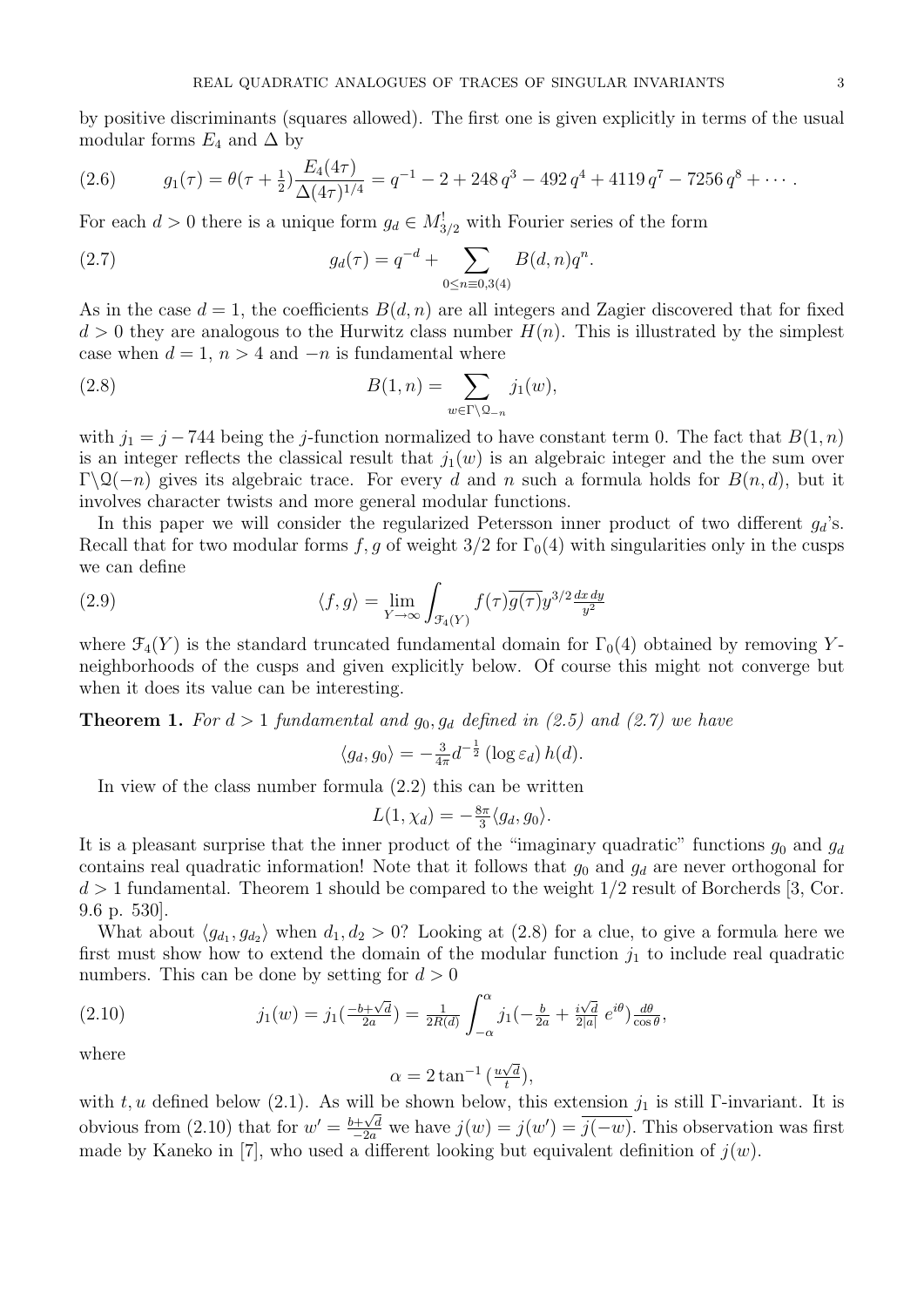Suppose that D is a fundamental discriminant. It is known that the real characters  $\chi$  of  $\Gamma \backslash \mathcal{Q}(D)$ , the genus characters, are in one-to-one correspondence with distinct (unordered) factorizations  $D = dd'$  of D into fundamental discriminants. The value of  $\chi$  can be computed unambiguously  $E = du$  or *D* mo randamental  $\frac{+\sqrt{D}}{2a}$  of  $\Gamma\backslash\mathcal{Q}(D)$  by

$$
\chi(w) = \begin{cases} \left(\frac{d}{a}\right) & \text{if } (a, d) = 1\\ \left(\frac{d'}{a}\right) & \text{if } (a, d') = 1. \end{cases}
$$

Clearly  $\chi(w) = \chi(w') = \chi(-w)$ . Using the definition of  $j(w)$  for real quadratic w given above we have the following evaluation.

**Theorem 2.** Suppose that  $d, d'$  are distinct positive fundamental discriminants. Then

$$
\langle g_d, g_{d'} \rangle = \frac{3}{4\pi} D^{-\frac{1}{2}} \log \varepsilon_D \sum_{w \in \Gamma \backslash \mathcal{Q}(D)} \chi(w) \, j_1(w),
$$

where  $D = dd'$  and  $\chi$  is the corresponding genus character of  $\Gamma \backslash \mathfrak{Q}(D)$ .

In particular we have

$$
\langle g_d, g_1 \rangle = \frac{3}{4\pi} d^{-\frac{1}{2}} \log \varepsilon_d \sum_{w \in \Gamma \backslash \mathcal{Q}(d)} j_1(w).
$$

Theorems 1 and 2 together yield a kernel function for a Shimura-type lift that maps weakly holomorphic modular forms of weight 3/2 to modular integrals of weight 2 with rational period functions. Suppose that  $d < 0$  is a *neqative* fundamental discriminant. The  $d<sup>th</sup>$  Shimura lift of  $g<sub>1</sub>$ is defined by

(2.11) 
$$
\mathscr{S}_d g_1(\tau) = \sum_{m,n>0} \chi_d(m) B(1,n^2|d|) q^{mn}.
$$

A slight generalization of a result of Borcherds shows that  $\mathscr{S}_d g_1(\tau)$  is a meromorphic modular form of weight 2 with a simple pole at each point  $w \in \mathcal{Q}(d)$ . To get the real quadratic analogue of this result we will define a kernel function of the same shape as that used by Kohnen and Zagier (see [10] and [9]) for the ordinary Shimura lift on cusp forms. As a  $d<sup>th</sup>$  Shimura lift, we must use a "forbidden" positive discriminant d for weight  $3/2$ . Consider the simplest case  $d = 1$  and let

(2.12) 
$$
\Omega_M(z,\tau) = g_0(\tau) - \sum_{1 \le m \le M} \sum_{n|m} n g_{n^2}(\tau) e(mz).
$$

Then we have the following result.

**Theorem 3.** For a positive fundamental discriminant d and  $\tau \in \mathcal{H}$  the function  $\mathscr{S}_1 g_d(\tau)$  defined by

$$
\mathscr{S}_1 g_d(\tau) \equiv \lim_{M \to \infty} \langle \frac{8\pi}{3} \Omega_M(\tau, \cdot), g_d \rangle
$$

exists and is a holomorphic function on H. It is a modular integral of weight 2 with a rational period function:

(2.13) 
$$
\mathscr{S}_1 g_d(\tau) - \tau^{-2} \mathscr{S}_1 g_d(-\tfrac{1}{\tau}) = 2d^{-\frac{1}{2}} \sum_{\substack{w \in \mathbb{Q}(d) \\ ww' < 0}} \text{sgn}(w) (\tau - w)^{-1}.
$$

Note that the period function has simple poles occurring at certain points  $w \in \mathcal{Q}(d)$ , in analogy with the imaginary quadratic case. The existence of a modular integral having this rational period function was first shown by Knopp [8], but its connection with weakly holomorphic modular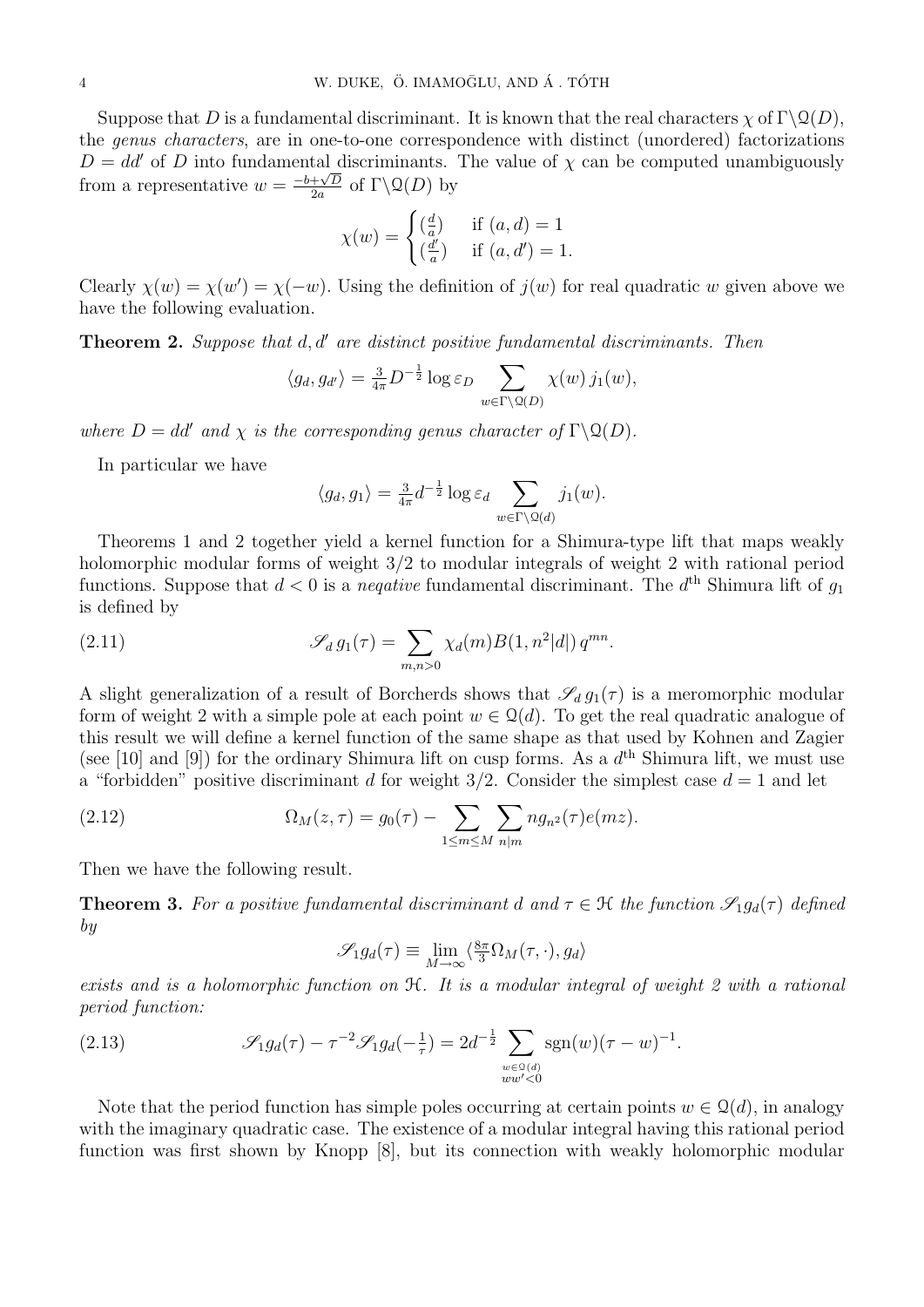forms of half-integral weight was previously unknown. Furthermore, its Fourier coefficients have remained rather mysterious. We will see that the m<sup>th</sup> Fourier coefficient of  $\mathscr{S}_1 g_d(\tau)$  is given by

$$
-d^{-\frac{1}{2}}R(d)\sum_{w\in\Gamma\backslash\mathcal{Q}(d)}j_1|T_m(w),
$$

where  $T_m$  is the usual weight zero Hecke operator. We remark that Theorems 1–3 can be generalized to include some non-fundamental discriminants.

#### 3. Preliminaries

First we will review some basic facts about modular forms. Recall the Jacobi theta function  $\theta(\tau)$ , which was defined in (2.4). Set

(3.1) 
$$
j_{\theta}(\gamma, \tau) = \theta(\gamma \tau) / \theta(\tau) \quad \text{for } \gamma \in \Gamma_0(4).
$$

As usual, for non-zero  $z \in \mathbb{C}$  and  $v \in \mathbb{R}$  we define  $z^v = |z|^v \exp(i v \arg z)$  with  $\arg z \in (-\pi, \pi]$ . We have the explicit evaluation [11, p. 447]

(3.2) 
$$
j_{\theta}(\gamma,\tau) = (c\tau + a)^{1/2} \varepsilon_a^{-1} \left(\frac{c}{a}\right) \quad \text{for} \quad \gamma = \pm \left(\begin{array}{c} * & * \\ c & a \end{array}\right) \in \Gamma_0(4),
$$

where  $\left(\frac{c}{a}\right)$  $\frac{c}{a}$ ) is the extended Kronecker symbol and

$$
\varepsilon_a = \begin{cases} 1 & \text{if } a \equiv 1 \pmod{4} \\ i & \text{if } a \equiv 3 \pmod{4}. \end{cases}
$$

For  $k \in \frac{1}{2}$  $\frac{1}{2}\mathbb{Z}$  say that f defined on  $\mathcal H$  has weight k for  $\Gamma_0(4)$  (or just has weight k, when the group is clear) if

(3.3) 
$$
f(\gamma \tau) = j_{\theta}(\gamma, \tau)^{2k} f(\tau)
$$

for all  $\gamma \in \Gamma_0(4)$ . For  $k \in 2\mathbb{Z}$  and  $\gamma = \begin{pmatrix} a & b \\ c & d \end{pmatrix} \in \text{PSL}(2,\mathbb{R})$  it is usual to write

$$
(f|_{k}\gamma)(\tau) = (c\tau + d)^{-k} f(\tau)
$$

and for such k we see from (3.2) that f has weight k for  $\Gamma_0(4)$  if and only if  $f|_k \gamma = f$  for all  $\gamma \in \Gamma_0(4)$ .

The group  $\Gamma_0(4)$  has 3 inequivalent cusps represented by  $i\infty$ , 0 and 1/2. Let  $\mathcal{F}_4$  be the fundamental domain for  $\Gamma_0(4)$  shown in Figure 1. Let  $\mathcal{F}_4(Y)$  be this domain truncated at cusp  $i\infty$  by the line Im( $\tau$ ) = Y, at cusp 1/2 by the circle  $|\tau - (\frac{1}{2} + \frac{i}{8})|$  $\frac{i}{8Y}$ ) $\Big| = \frac{1}{8Y}$  $\frac{1}{8Y}$ , and at cusp 0 by the circle  $|\tau - \frac{i}{81}|$  $\frac{i}{8Y}|=\frac{1}{8Y}$  $\frac{1}{8Y}$ . Consider the scaling matrices in  $\sigma_0, \sigma_{1/2} \in \text{PSL}(2, \mathbb{R})$  given by

$$
\sigma_0 = \pm \begin{pmatrix} 0 & -\frac{1}{2} \\ 2 & 0 \end{pmatrix} \quad \text{and} \quad \sigma_{\frac{1}{2}} = \pm \begin{pmatrix} 1 & 0 \\ 2 & 1 \end{pmatrix}
$$

.

One checks that  $\sigma_0$  maps  $i\infty$  to 0 and Im( $\tau$ ) = Y to  $|\tau - \frac{i}{8}$  $\frac{i}{8Y}\vert = \frac{1}{8Y}$  $\frac{1}{8Y}$  and that  $\sigma_{1/2}$  maps *i* $\infty$  to 1/2 and  $\text{Im}(\tau) = Y$  to  $|\tau - (\frac{1}{2} + \frac{i}{81})|$  $\frac{i}{8Y}$  $\big| = \frac{1}{8Y}$  $\frac{1}{8Y}$ , both with unchanged orientation. The next result follows easily.

**Lemma 1.** Suppose that  $f : \mathcal{H} \to \mathbb{C}$  is continuous and that  $f|_2\gamma = f$  for all  $\gamma \in \Gamma_0(4)$ . Then for  $Y > 2$  we have

$$
\int_{\partial \mathcal{F}_4(Y)} f(\tau) d\tau = -\int_{-1/2+iY}^{1/2+iY} \left( f(\tau) + f|_{2} \sigma_0(\tau) + f|_{2} \sigma_{\frac{1}{2}}(\tau) \right) d\tau,
$$

where the first integral is taken in the positive direction around the boundary of  $\mathfrak{F}_4(Y)$ .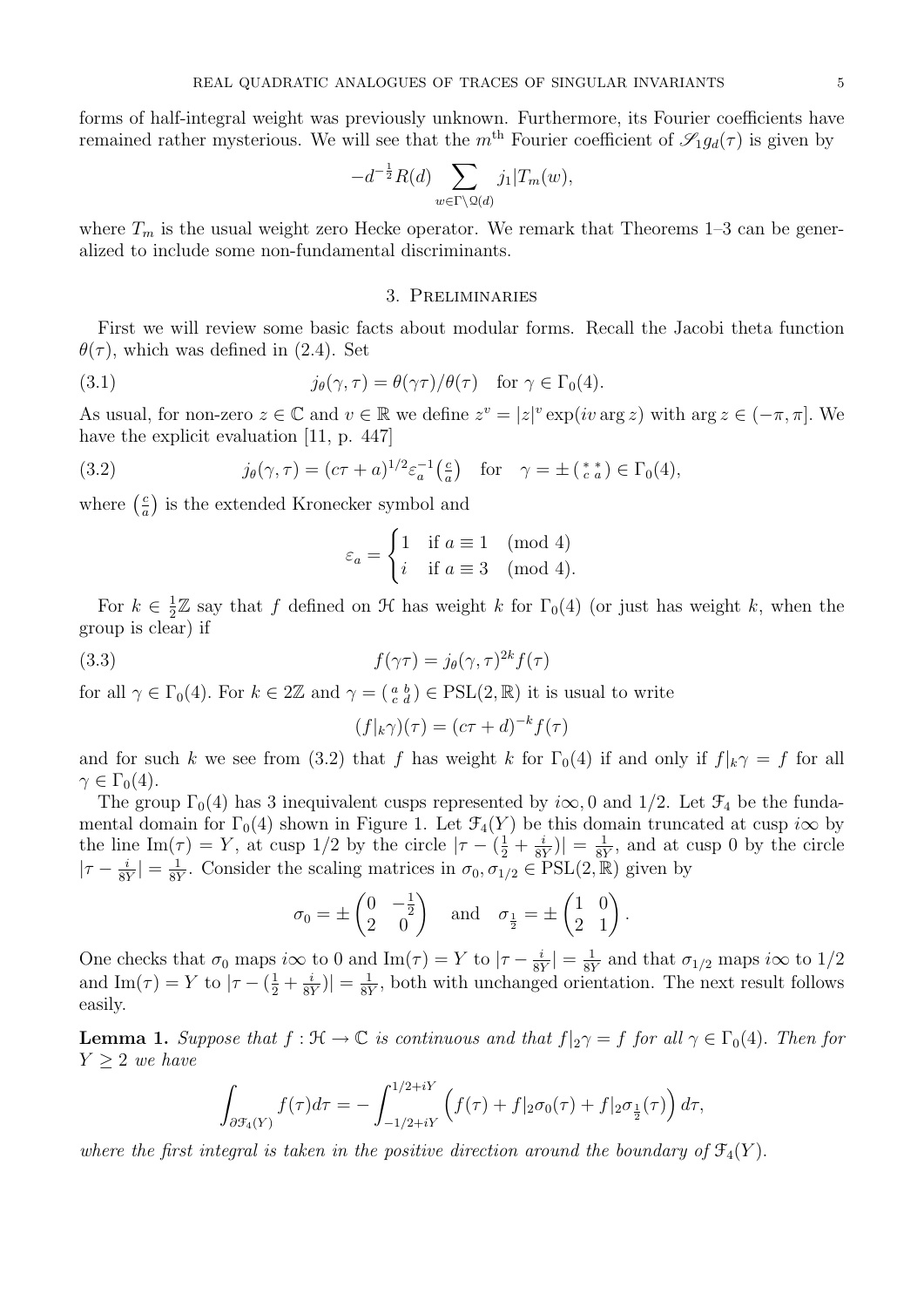

FIGURE 1. The fundamental domain  $\mathcal{F}_4$  for  $\Gamma_0(4)$ .

If f of weight k for  $\Gamma_0(4)$  is smooth, for example, it will have a Fourier expansion in each cusp. For the cusp at  $i\infty$  we have the Fourier expansion

(3.4) 
$$
f(\tau) = \sum_{n} a(n, y)e(nx)
$$

which, if f is holomorphic, has  $a(n, y) = a(n)e(niy)$ . Set

(3.5) 
$$
f^{e}(\tau) = \sum_{n \equiv 0(2)} a(n, \frac{y}{4}) e(\frac{nx}{4}) \text{ and } f^{o}(\tau) = \sum_{n \equiv 1(2)} a(n, \frac{y}{4}) e(\frac{n}{8}) e(\frac{nx}{4}).
$$

Suppose that  $k \in \frac{1}{2} + \mathbb{Z}$  and that the Fourier coefficients  $a(n, y)$  satisfy the plus space condition, meaning that they vanish unless  $(-1)^{k-1/2}n \equiv 0, 1 \pmod{4}$  An easy extension of arguments given in [10, p.190] shows that such an  $f$  satisfies

(3.6) 
$$
\left(\frac{2\tau}{i}\right)^{-k} f\left(-\frac{1}{4\tau}\right) = \alpha f^e(\tau) \quad \text{and} \quad \left(\frac{2\tau+1}{i}\right)^{-k} f\left(\frac{\tau}{2\tau+1}\right) = \alpha f^o(\tau)
$$
where

$$
\alpha = (-1)^{\lfloor \frac{2k+1}{4} \rfloor} 2^{-k + \frac{1}{2}}.
$$

In particular, the behavior of such an f at the cusps 0 and  $1/2$  is determined by that at  $i\infty$ . Thus to check that a form is weakly holomorphic, meaning it is holomorphic on  $H$  and meromorphic in the cusps, one only needs look at the Fourier expansion at  $i\infty$ . As is now standard, we denote by  $M_k^!$  the space of weakly holomorphic modular forms of weight k for  $\Gamma_0(4)$  whose Fourier coefficients satisfy the plus space condition.

We need the differential operator  $\xi_k$  defined for any  $k \in \mathbb{R}$  by

(3.7) 
$$
\xi_k f(\tau) = 2i y^k \overline{f_{\bar{\tau}}(\tau)}.
$$

Clearly  $\xi_k f = 0$  if and only if f is holomorphic. The operator  $\xi$  is related to the weight k Laplacian via

(3.8) 
$$
-\xi_{2-k} \circ \xi_k = \Delta_k = -y^2(\partial_x^2 + \partial_y^2) + iyk(\partial_x + i\partial_y).
$$

When  $k \in \frac{1}{2}$  $\frac{1}{2}$  Z it is readily checked that if f has weight k for  $\Gamma_0(4)$  then  $\xi_k f$  has weight 2 − k for  $\Gamma_0(4)$ .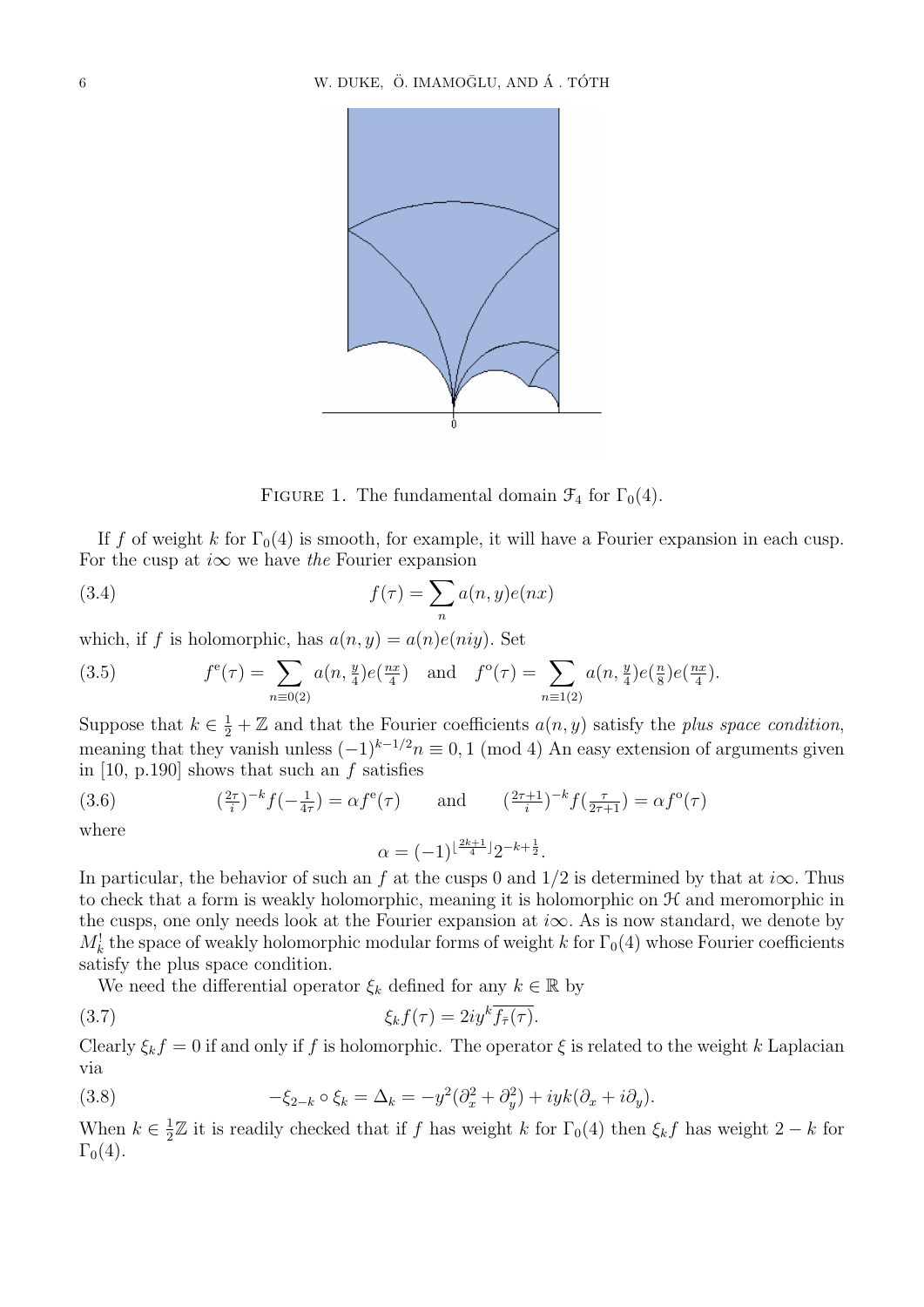**Lemma 2.** Suppose  $k \in \frac{1}{2} + \mathbb{Z}$  and that g is holomorphic on  $\mathcal H$  of weight k for  $\Gamma_0(4)$  whose Fourier expansion satisfies the plus space condition. Suppose that h is a smooth function of weight  $2 - k$ for  $\Gamma_0(4)$  whose Fourier expansion satisfies the plus space condition for weight  $2-k$ . Then, for  $Y \geq 2$  we have

$$
\int_{\mathcal{F}_4(Y)} g(\tau) \overline{\xi_{2-k}h(\tau)} y^k \frac{dxdy}{y^2} = \int_{-1/2+iY}^{1/2+iY} \left( g(\tau)h(\tau) + \frac{1}{2} g^e(\tau)h^e(\tau) + \frac{1}{2} g^o(\tau)h^o(\tau) \right) d\tau.
$$

*Proof.* By (3.7) and the identity  $d\tau d\bar{\tau} = 2i dx dy$  we have

$$
\int_{\mathcal{F}_4(Y)} g(\tau) \overline{\xi_{2-k}h(\tau)} y^k \frac{dxdy}{y^2} = \int_{\mathcal{F}_4(Y)} g(\tau)h_{\overline{\tau}}(\tau) d\tau d\overline{\tau}.
$$

We now apply Stoke's theorem in the form

$$
\int_{\mathcal{F}_4(Y)} g(\tau) h_{\bar{\tau}}(\tau) + h(\tau) g_{\bar{\tau}}(\tau) d\tau d\bar{\tau} = - \oint_{\partial \mathcal{F}_4(Y)} g(\tau) h(\tau) d\tau,
$$

in which the second term of the first integral vanishes as q is holomorphic. Now  $f = gh$  has weight 2 for  $\Gamma_0(4)$  and so satisfies  $f|_2\gamma = f$  for all  $\gamma \in \Gamma_0(4)$ . Thus by Lemma 1 we have

$$
\int_{\mathcal{F}_4(Y)} g(\tau) \overline{\xi_{2-k} h(\tau)} y^k \frac{dxdy}{y^2} = \int_{-1/2+iY}^{1/2+iY} \left( f(\tau) + f|_2 \sigma_0(\tau) + f|_2 \sigma_{\frac{1}{2}}(\tau) \right) d\tau.
$$

We are reduced to proving the following identities, which follow easily from  $(3.6)$ .

$$
(gh)|_2 \sigma_0 = \frac{1}{2} g^e h^e
$$
  

$$
(gh)|_2 \sigma_{\frac{1}{2}} = \frac{1}{2} g^o h^o.
$$

#### 4. Inner products

First we prove Theorem 1. In fact we have a more general result. Recall the general Hurwitz number  $h^*(d)$  defined in (2.3). Theorem 1 is a special case of the following result.

Proposition 1. Suppose that d is a positive non-square discriminant. Then

$$
\langle g_d, g_0 \rangle = -\frac{3}{4}d^{-\frac{1}{2}}h^*(d).
$$

*Proof.* Recall the function  $g_0$ , which was defined in (2.5). It was shown in [4] that there is a real analytic function  $h(\tau)$  having weight  $1/2$  for  $\Gamma_0(4)$  with

(4.1) 
$$
\xi_{\frac{1}{2}} h(\tau) = -2g_0(\tau).
$$

Let  $P$  denote the set of all positive non-square discriminants and  $P^c$  the rest of the discriminants. The Fourier expansion of  $h$  can be written

(4.2) 
$$
h(\tau) = \sum_{n \in \mathcal{P}} n^{-\frac{1}{2}} h^*(n) q^n + \sum_{n \in \mathcal{P}^c} a(n, y) e(nx)
$$

where the function defined by the second sum is  $\ll y^{1/2}$  for  $y \ge 2$ . By Lemma 2 we have

$$
\langle g_d, g_0 \rangle = -\frac{1}{2} \lim_{Y \to \infty} \int_{-1/2 + iY}^{1/2 + iY} \left( g_d(\tau) h(\tau) + \frac{1}{2} g_d^e(\tau) h^e(\tau) + \frac{1}{2} g_d^o(\tau) h^o(\tau) \right) d\tau.
$$

Since  $g_d(\tau) = q^{-d} + O(q)$  from (2.7) when d is not a square, we easily deduce Proposition 1 upon using (3.5) to check that when d is even we get a contribution from  $g_d^e(\tau)h^e(\tau)$  while when d is odd we get one from  $g_d^{\circ}(\tau)h^{\circ}$  $(\tau)$ .

 $\Box$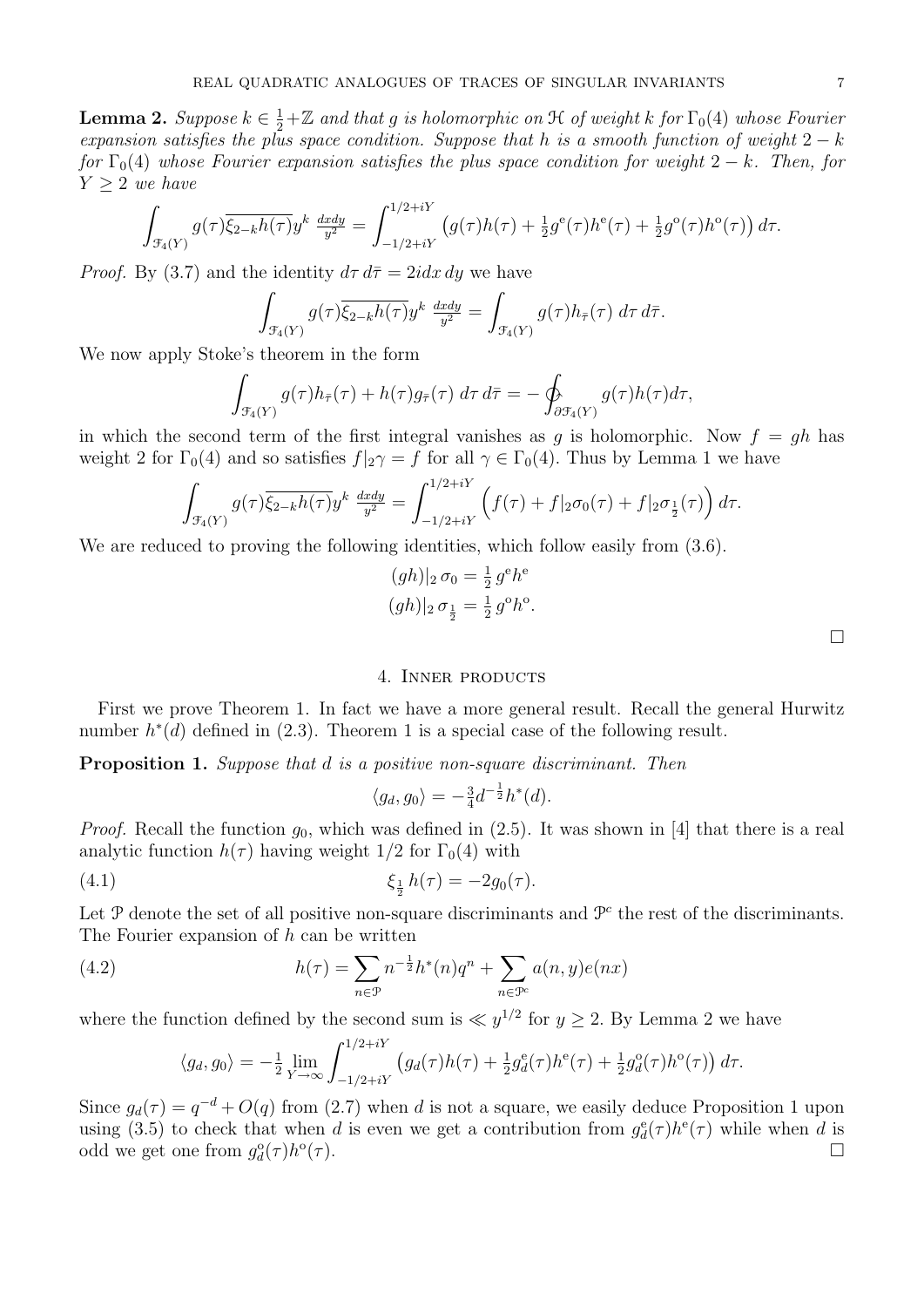It is easy to check that

$$
\xi_{\frac{3}{2}} g_0(\tau) = -\frac{1}{16\pi} \theta(\tau).
$$

Thus by  $(3.8)$  and  $(4.1)$  we see that h satisfies the inhomogeneous equation

$$
\Delta_{\frac{1}{2}}h(\tau) = -\frac{1}{8\pi}\theta(\tau).
$$

In order to prove Theorems 2 and 3 we need to employ *weakly harmonic* modular forms of weight 1/2 for  $\Gamma_0(4)$ . Suppose that f is a real analytic function on H of weight k for  $\Gamma_0(4)$  that is harmonic on  $H$  in the sense that

$$
\Delta_k f = 0.
$$

Such an f will have a Fourier expansion at  $i\infty$  each of whose terms has at most linearly exponential growth. Such an f is called weakly harmonic if it has only finitely many such terms. If the Fourier expansion satisfies the plus space condition then by (3.6) its growth in the other cusps is at most linearly exponential. The space of all such forms is denoted by  $H_k^!$ . It is clear from (3.8) that  $M_k^! \subset H_k^!$ .

It follows from [4, Thm 1] that  $H_{1/2}^!$  has a natural basis  $\{h_d\}_{d\equiv 0,1(4)}$  where  $\{h_d\}_{d\leq 0}$  is the *Borcherds basis* for  $M_{1/2}^!$  with  $h_d(\tau) = q^{|d|} + O(q)$  for each  $d \leq 0$ . For  $d > 0$  we have that  $h_d$ satisfies  $\xi_{\frac{1}{2}} h_d = 2d^{\frac{1}{2}} g_d$  and its Fourier expansion has the form

$$
h_d(\tau) = a_d(d, y)e(dx) - 4y^{\frac{1}{2}}\delta_{\Box,d} + \sum_{\substack{0 < n \equiv 0,1(4) \\ n \neq d}} n^{-\frac{1}{2}}a_d(n)q^n + \sum_{\substack{n \equiv 0,1(4) \\ n < 0}} a_d(n,y)e(nx)
$$

where  $a_d(d, y) \sim \frac{1}{2d}$  $\frac{1}{2\pi}(dy)^{-\frac{1}{2}}e^{2\pi dy}$  as  $y \to \infty$  is the lone exponentially growing term and the function defined by the second sum is bounded for  $y \geq 2$ . An argument like that in the previous proof yields the following result.

Proposition 2. Suppose that n, d are distinct positive discriminants, not both squares. Then

$$
\langle g_n, g_d \rangle = \frac{3}{4} (nd)^{-\frac{1}{2}} a_d(n).
$$

It was shown in [4] that  $a_d(n) = a_n(d)$  so it follows that  $\langle g_n, g_d \rangle \in \mathbb{R}$ .

If  $d = n$  or both are squares the regularized inner product will not be finite. However, one can isolate the growing terms and subtract them in order to compute  $a_d(n)$ .

## 5. Values of modular functions at real quadratic numbers

Now we apply more results of [4] to deduce Theorems 2 and 3. For any modular function  $f \in \mathbb{C}[j]$  we define  $f(w)$  for  $w \in \mathcal{Q}(d)$  with  $d > 0$  not a square by

(5.1) 
$$
f\left(\frac{-b+\sqrt{d}}{2a}\right) = \frac{1}{2R(d)} \int_{-\alpha}^{\alpha} f\left(-\frac{b}{2a} + \frac{i\sqrt{d}}{2|a|} e^{i\theta}\right) \frac{d\theta}{\cos\theta},
$$

where  $\alpha = 2 \tan^{-1} \left( \frac{u \sqrt{d}}{t} \right)$  $\frac{\sqrt{d}}{t}$  and  $t, u \in \mathbb{Z}^+$  solve  $t^2 - du^2 = 4$  with u minimal. If  $w = \frac{-b + \sqrt{d}}{2a}$  $\frac{\partial+\sqrt{d}}{\partial a}$ , a computation shows that for  $Q(x, y) = ax^2 + bxy + cy^2$  we have

$$
R(d)f(w) = \int_{C_Q} f(\tau)d\tau_Q \quad \text{where} \quad d\tau_Q = \frac{\sqrt{d}}{Q(\tau,1)}d\tau
$$

and  $C_Q$  is any smooth curve from  $z = -\frac{b}{2a} + \frac{i\sqrt{d}}{2|a|}$  $\frac{i\sqrt{d}}{2|a|} \in \mathcal{H}$  to  $g_{Q}z$ , where

$$
g_Q = \pm \begin{pmatrix} \frac{t+bu}{2} & cu \\ -au & \frac{t-bu}{2} \end{pmatrix}.
$$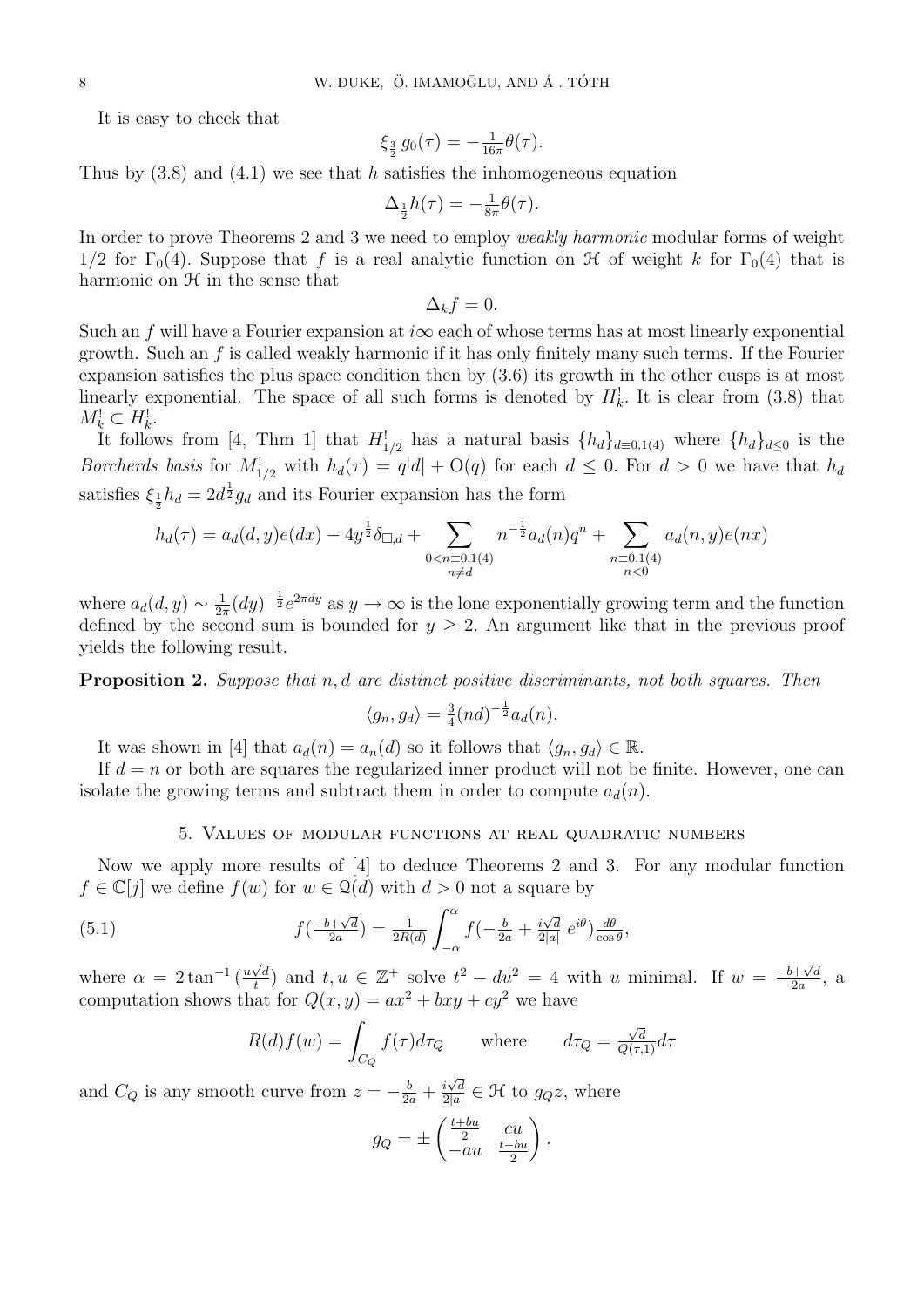It follows from [4] that  $f(\gamma w) = f(w)$  for all  $\gamma \in \Gamma$ . Observe that under this extension a constant function remains constant. It is well-known that  $\mathbb{C}[j]$ , has a unique basis  $\{j_m\}_{m>0}$  of the form

(5.2) 
$$
j_m(\tau) = q^{-m} + \sum_{n \ge 1} c_m(n) q^n.
$$

This  $j_m$  can be obtained from  $j_1$  by applying the m-th Hecke operator  $T_m$  or defined recursively. The following is a special case of the main result of [4].

**Proposition 3.** Suppose that d, d' are distinct positive fundamental discriminants and that  $m \geq$ 1. Then

(5.3) 
$$
\sum_{n|m} \chi_d(\frac{m}{n}) a_{d'}(n^2 d) = \frac{R(D)}{2\pi} \sum_{w \in \Gamma \backslash \mathcal{Q}(D)} \chi(w) j_m(w),
$$

where  $D = dd'$  and  $\chi$  is the associated genus character.

Theorem 2 now follows from Proposition 2 and Proposition 3 with  $m = 1$ . Turning now to the proof of Theorem 3, recall that we defined

$$
\Omega_M(z,\tau) = g_0(\tau) - \sum_{1 \le m \le M} \sum_{n|m} n g_{n^2}(\tau) e(mz).
$$

By Propositions 1 and 2 we have for any  $d > 0$  not a square that

(5.4) 
$$
\frac{4}{3}d^{\frac{1}{2}}\langle\Omega_M(z,\cdot),g_d\rangle=-h^*(d)-\sum_{1\leq m\leq M}\sum_{n|m}a_d(n^2)e(mz).
$$

It follows from Proposition 3 that for any  $m \geq 1$  and fundamental  $d > 0$ 

$$
\sum_{n|m} a_d(n^2) = \frac{R(d)}{2\pi} \sum_{w \in \Gamma \backslash \mathcal{Q}(d)} j_m(w).
$$

Using this together with (5.4) we obtain

$$
\frac{8\pi\sqrt{d}}{3}\langle\Omega_M(\tau,\cdot),g_d\rangle=-R(d)\sum_{0\leq m\leq M}\sum_{w\in\Gamma\backslash\mathcal{Q}(d)}j_m(w)q^m.
$$

It follows from [4, Prop. 9] that the sum on the right hand side converges to the holomorphic function

(5.5) 
$$
F_d(\tau) = -R(d) \sum_{m \ge 0} \sum_{w \in \Gamma \backslash \mathcal{Q}(d)} j_m(w) q^m
$$

as  $M \to \infty$ . In order to compute these values we integrate term by term in Faber's generating function:

(5.6) 
$$
\sum_{m\geq 0} j_m(z)q^m = \frac{j'(\tau)}{j(z) - j(\tau)}, \text{ where } j'(\tau) = \frac{1}{2\pi i} \frac{d j}{d \tau},
$$

which converges uniformly on compact subsets in  $\{z \in \mathcal{H}; \operatorname{Im} z < \operatorname{Im} \tau\}$  for fixed  $\tau \in \mathcal{H}$  (see e.g. [1] or [5]). This gives a representation of  $F_d$  as a certain sum of contour integrals. By means of an elementary argument involving deformations of these contours, we prove in [4] that for any positive non-square discriminant d the function  $F_d$  satisfies

$$
F_d(\tau) - \tau^{-2} F_d(-\tfrac{1}{\tau}) = 2\sqrt{d} \sum_{\substack{c < 0 < a \\ b^2 - 4ac = d}} (a\tau^2 + b\tau + c)^{-1},
$$

from which Theorem 3 follows.